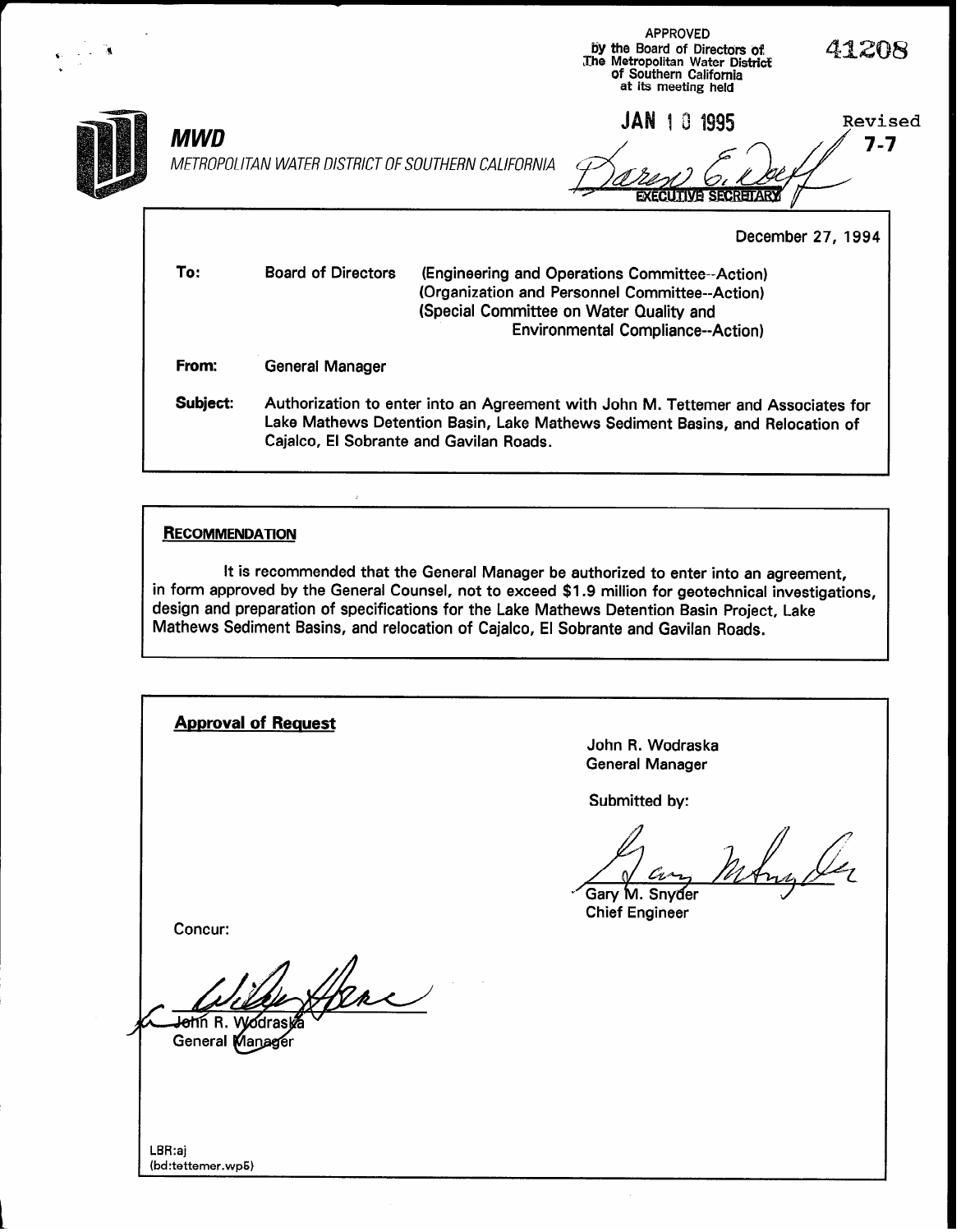$\lambda$ 

#### BRIEF DESCRIPTION

In August 1994, your Board authorized \$3.5 Million for Appropriation No. 683 for studies and design services of Metropolitan's facilities for the Lake Mathews Drainage Water Quality Management Plan. Appropriation No. 683 provides funding for the Lake Mathews Detention Basin, including earthfill detention and sedimentation dams, outlet tower and spillway, and the relocation of Cajalco, El Sobrante, and Gavilan Roads (Exhibit A), and the Lake Mathews Sediment Basins. Consultant will provide geotechnical investigations, and develop plans and specifications for these facilities.

|   | <b>CONTRACT TYPE</b>                                          |        | <b>FUNDING</b>                                                                             |        | <b>TYPE OF COMPETITION</b>                                            |
|---|---------------------------------------------------------------|--------|--------------------------------------------------------------------------------------------|--------|-----------------------------------------------------------------------|
| Σ | <b>NEW</b>                                                    | ⊠      | <b>CAPITAL</b>                                                                             |        | <b>RFQ</b>                                                            |
|   | <b>AMENDED</b>                                                |        | 0 & M                                                                                      | ⊠      | <b>RFP No. 052</b>                                                    |
| 図 | <b>CONTRACT FORM</b><br>LEASE<br><b>PROFESSIONAL SERVICES</b> | ⊠<br>ш | <b>BUDGET STATUS</b><br>FY 94/95 AMT \$3.5<br><b>OUT-YEAR AMT</b><br><b>NON-BUDGET AMT</b> | ப<br>L | <b>INFORMAL RFP</b><br><b>OTHER COMPETITION</b><br><b>SOLE SOURCE</b> |

#### **PURPOSE/BACKGROUND**

The Lake Mathews Detention Basin and Sediment Basins are intended to protect the water quality of Lake Mathews from upstream pollutants resulting from cultural development by capturing and impounding runoff from storm flows until the water quality is suitable for release into the reservoir.

Metropolitan, together with the County of Riverside, will continue to seek grant funding for reimbursement of the project cost.

### ACTIONS & MILESTONES

Final design completed by December 1996.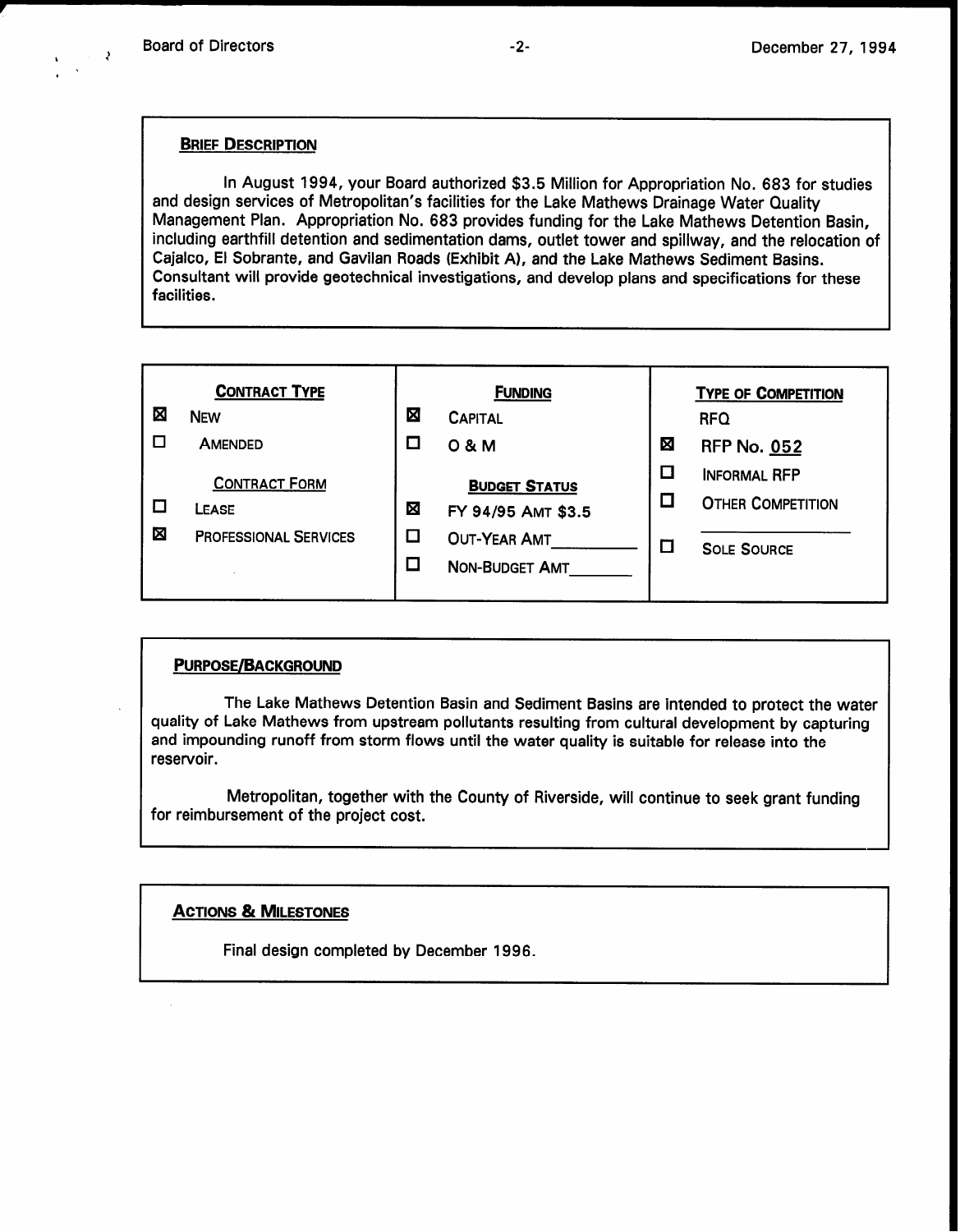### MBE/WBE

Certified Minority-Owned Business Enterprises (MBE) and Certified Women-Owned Business Enterprises (WBE) participation will be 15 percent and 5 percent, respectively. MBE/WBE firms listed in Exhibit B.

## CEQA COMPLIANCE / ENVIRONMENTAL DOCUMENTATION

The Final Environmental Impact Report for the Drainage Water Quality Management Plan for the Lake Mathews watershed was certified by the Board in January 1993.

| <b>NUMBER OF CANDIDATES</b>                                  |                                                |                            | Evaluation Criteria: Technical approach; project<br>manager/support staff; availability of qualified                |                                              |  |
|--------------------------------------------------------------|------------------------------------------------|----------------------------|---------------------------------------------------------------------------------------------------------------------|----------------------------------------------|--|
| ⊠                                                            | <b>INVITED TO RESPOND</b>                      | -23                        | staff; consistency with task requirements;<br>adequate staffing/reserve capacity; and ability<br>to meet schedules. |                                              |  |
| ⊠                                                            | <b>SUBMITTED PROPOSALS</b>                     | $\overline{\phantom{0}}^8$ |                                                                                                                     |                                              |  |
| ⊠<br><b>Short-listed</b><br><b>Contracts with Consultant</b> |                                                | <b>Contractual Details</b> |                                                                                                                     |                                              |  |
|                                                              | <b>TOTAL NO.</b><br><b>MAXIMUM DOLLAR AMT.</b> | - 0                        | 囟                                                                                                                   | <b>ANTICIPATED DURATION 12/94--12/96</b>     |  |
|                                                              |                                                |                            | 囟                                                                                                                   | <b>HOURLY RATES/PROPOSED RATES EXHIBIT C</b> |  |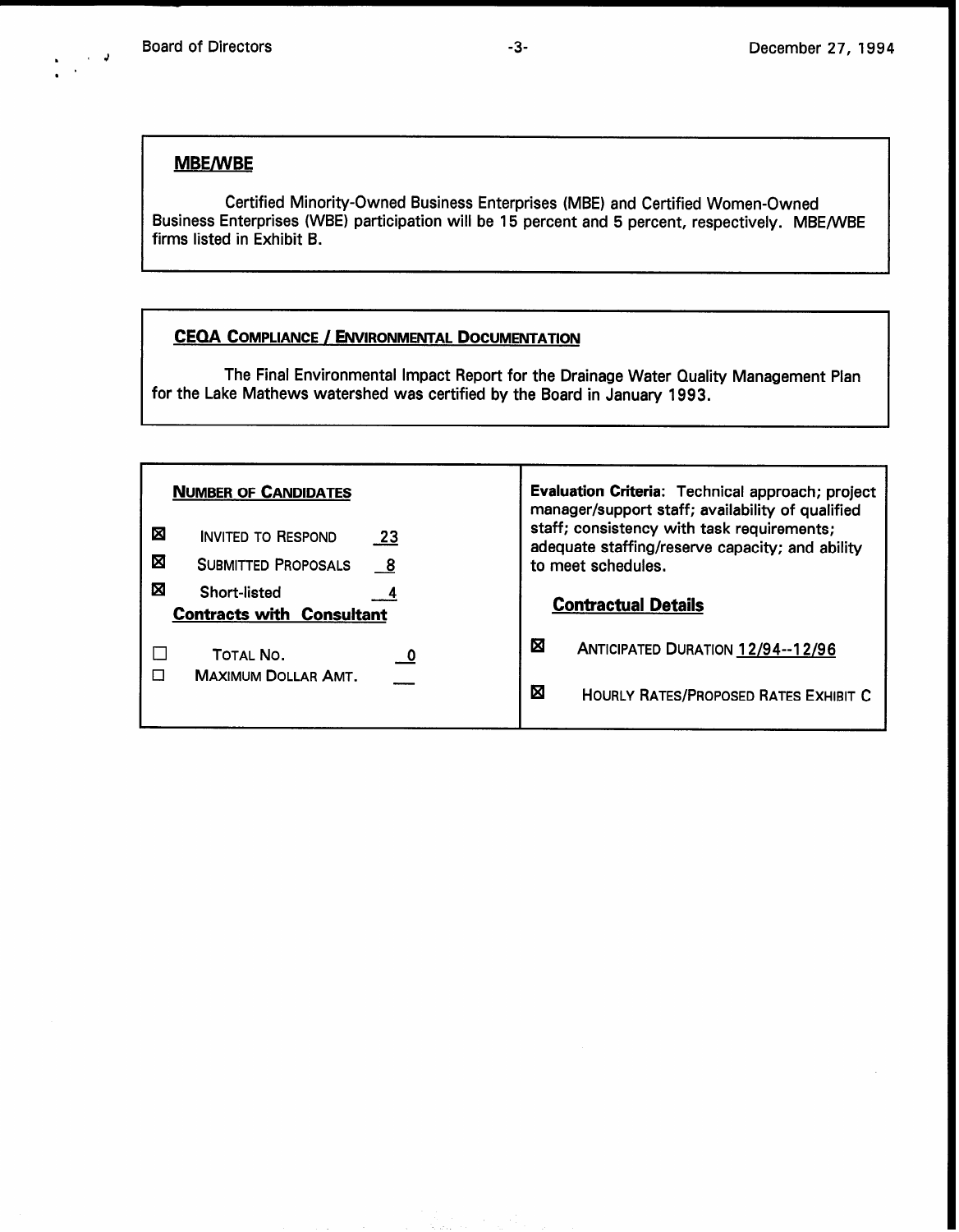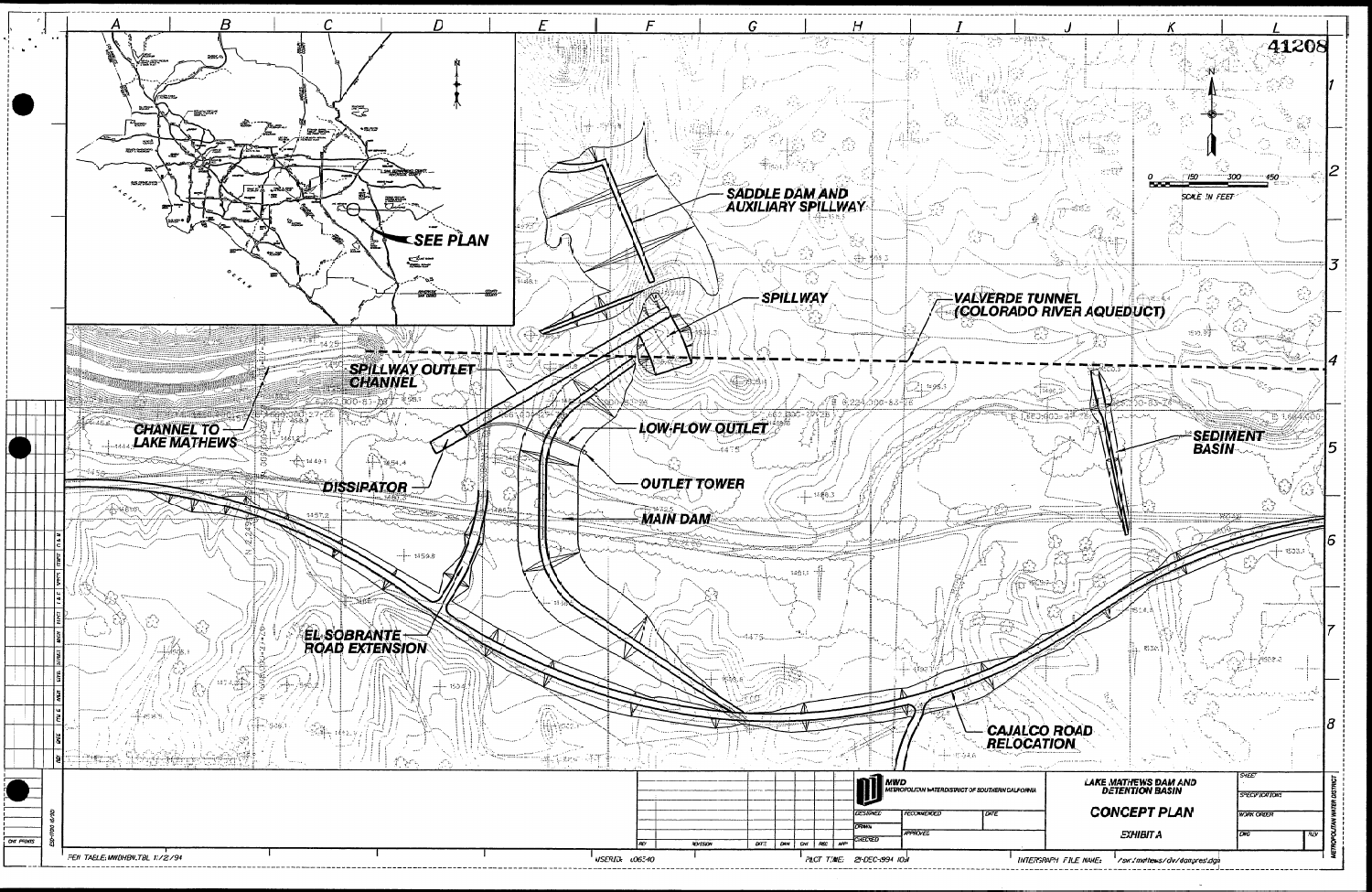Exhibit B

41208

## MBE/WBE PARTICIPATION FOR

JOHN M. TETTEMER AND ASSOCIATES

|                                                  | Project Goals                                                           | MBE %<br>15                     | WBE %<br>5          |
|--------------------------------------------------|-------------------------------------------------------------------------|---------------------------------|---------------------|
| Consultant<br>(If Consultant is a<br>MBE or WBE) | Type of Services                                                        | Participation<br>MBE %<br>WBE % |                     |
| Subconsultant $(s)$                              | Type of Services                                                        | Participation<br><b>MBE</b>     | <b>WBE</b>          |
| FPL and Associates, Inc. CAAD drafting           |                                                                         | 9.00%                           |                     |
| Drill Line                                       | Drilling                                                                | 4.04%                           |                     |
| Psomas                                           | Surveying                                                               | $0.22$ %                        |                     |
|                                                  | Bing Yen & Associates, Inc.-Sediment/wetland embankment<br>design, etc. | $-1.788$                        |                     |
| AMERC                                            | Backhoe                                                                 |                                 | 0.148               |
| dot.dat, inc.                                    | <b>GINT logs</b>                                                        |                                 | $0.42$ <sup>8</sup> |
| Crafty Graphics                                  | CADD, graphics                                                          |                                 | 0.208               |
| O'Rourke Engineering-Traffic analysis            |                                                                         |                                 | 0.48%               |
| Geo-environmental, Inc CADD drafting             |                                                                         |                                 | 3.80%               |
|                                                  | Total Participation:                                                    | 15.04%<br><b>MBE</b>            | 5.04%<br><b>WBE</b> |